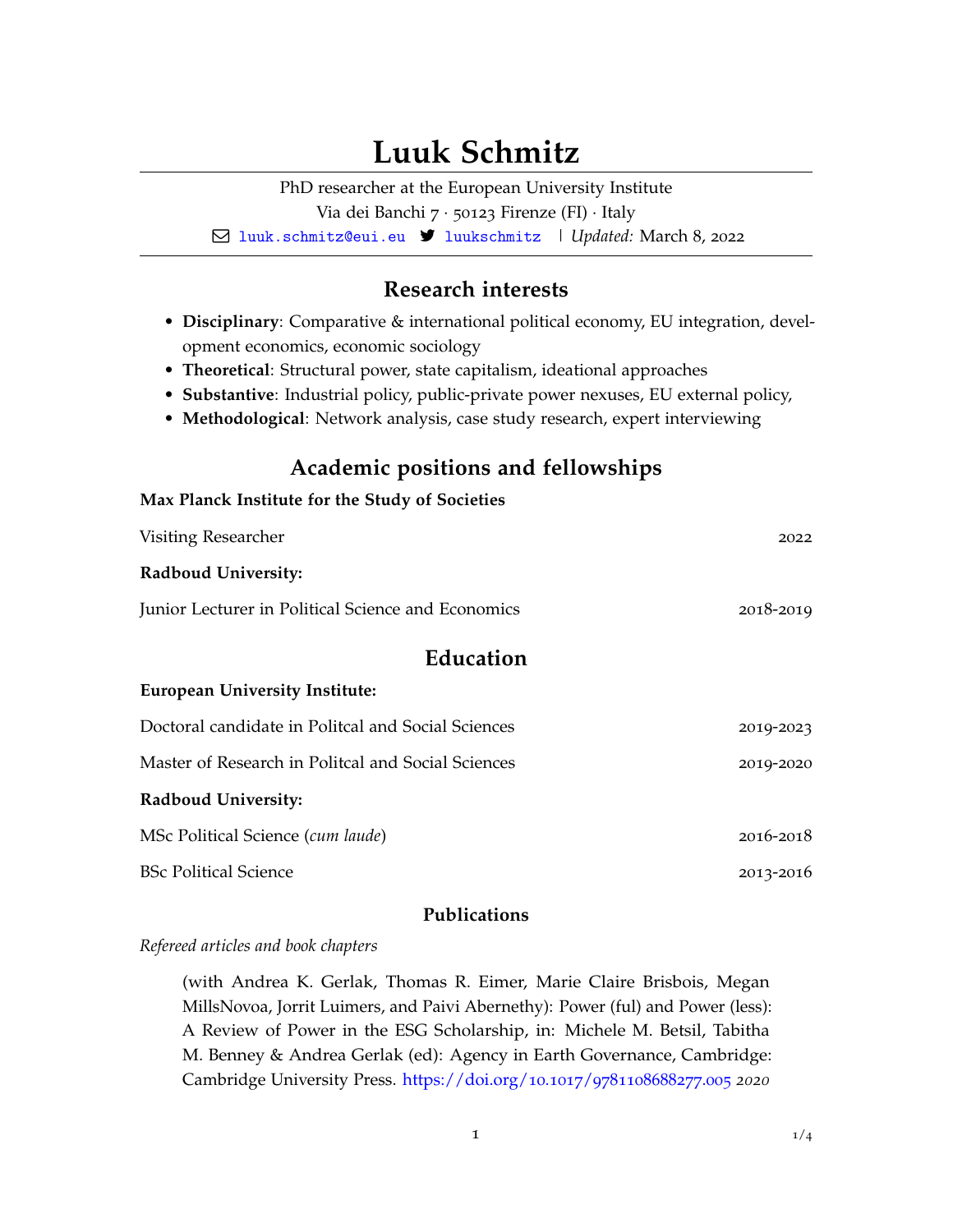(with Thomas R. Eimer). From Coherence to Coheritization. Explaining the rise of Policy Coherence in EU External Policy. Globalizations 17(4). [https:](https://doi.org/10.1080/14747731.2019.1676103) [//doi.org/](https://doi.org/10.1080/14747731.2019.1676103)10.1080/14747731.2019.1676103 *2019*

#### *Conference and working papers*

(With Donato Di Carlo) 'Embedded Autonomy in the Single Market: European Industrial Policy and the Commission's Curious Shift to a Developmental Network State'. To be presented at the 2022 International Studies Association (Zoom).

Dealing with Disruption: the Politics of Industrial Renewal in the European Union. Paper presented at the First Doctoral Conference on the Social and Political Constitution of the Economy. 2021

Wigger, A., Schmitz, L. Yet another bailout? The Pre- and Post-COVID 19 politics of the new EU industrial policy. Nineteenth annual Politicologenetmaal, Nijmegen, the Netherlands. 2020

Schmitz, L., Eimer, T.R. From Coherence to Coheritization. Explaining the rise of Policy Coherence in EU External Policy. Paper presented at the 17ˆth annual Politicologenetmaal, Leiden, the Netherlands. 2018

#### *Work in progress*

(With Donato Di Carlo) 'Collaborative advantage in a geopolitical world: how the European Commission fosters innovation in the single market'. Targeted at International Organization or Review of International Political Economy.

'A Tale of two CMEs: The Transformation and Divergence of Dutch and German Growth Models since 1980'. Targeted at Socio-Economic Review.

(With Timo Seidl) 'Weaponizing the Single Market: Strategic Autonomy in the EU's Trade Policy and Digital Agenda'. Targeted at Journal of Common Market Studies.

#### *Blogs and policy papers*

Reflections on how COVID-19 is reshaping the EU's industrial strategy [https://tinyurl.com/](https://tinyurl.com/4mf6kb2f/)4mf6kb2f

Central and Eastern European countries at the crossroads: Why governments should reject investment arbitration in TTIP (with Cecilia Olivet[\)https://www.](https://www.tni.org/files/download/governments_should_reject_isds_in_ttip.pdf) [tni.org/files/download/governments\\_should\\_reject\\_isds\\_in\\_ttip.pdf](https://www.tni.org/files/download/governments_should_reject_isds_in_ttip.pdf)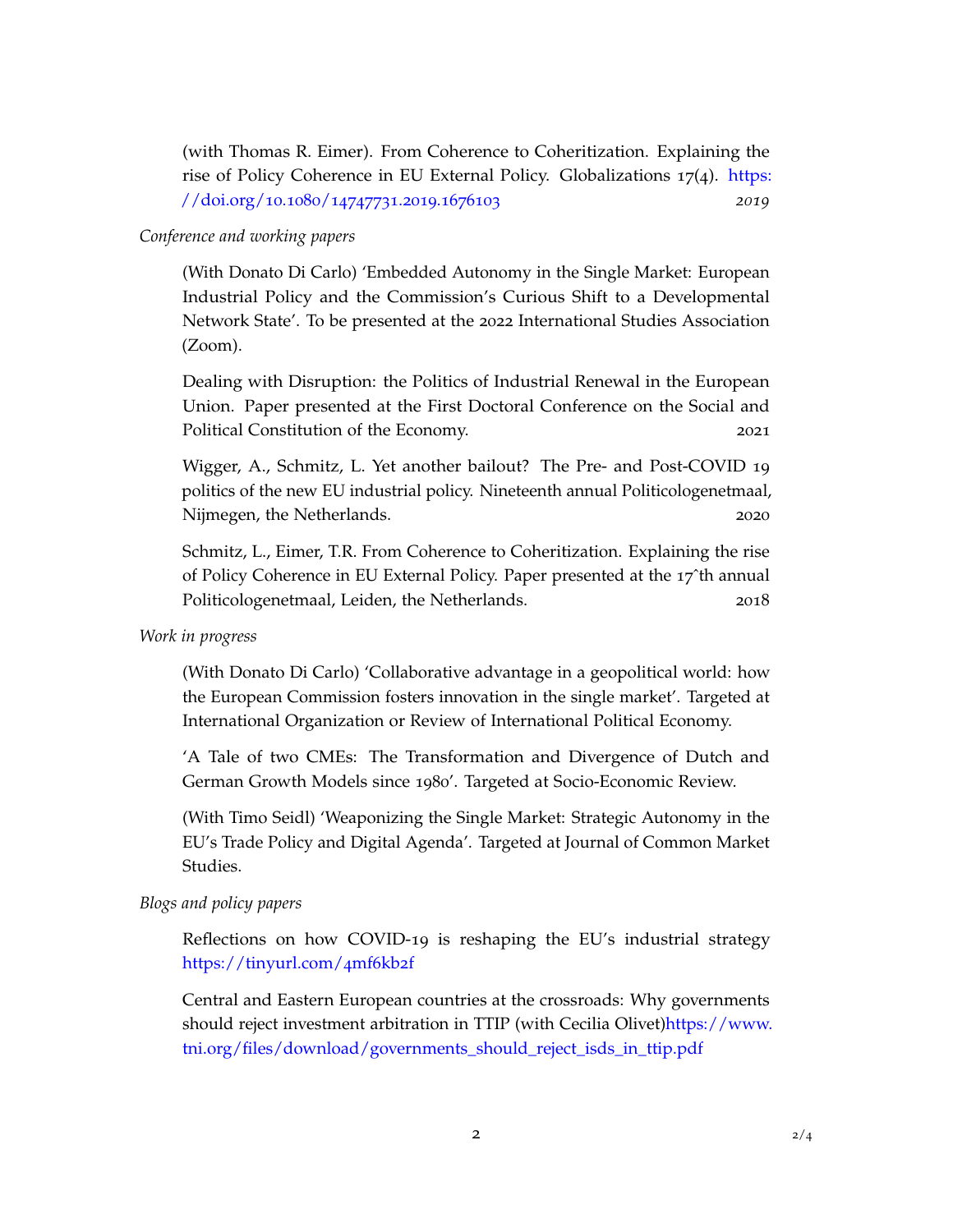#### **Presentations (selection)**

- 2022 34<sup>th</sup> International Conference of the Society for the Advancement of Socio-Economics (SASE), Digital Economy Network. 9-11 July.
- 2022 28<sup>th</sup> International Conference of Europeanists. Council for European Studies (CES). 29 June-1 July.
- 2022 11<sup>th</sup> Biennial Conference of the ECPR Standing Group on the European Union. 8-10 June.
- 2022  $17^{th}$  EUSA Biennial Conference. 19-21 May.
- 2022 63<sup>rd</sup> International Studies Association (ISA) Annual Convention, section on industrial policy. 28 March-2 April.
- 2021 14<sup>th</sup> General Conference of the European Consortium for Political Research (ECPR), section on 'A New Age of Ambition: Geoeconomics and Geopolitical Competition in the Globalised World Economy'.
- 2021 33<sup>rd</sup> International Conference of the Society for the Advancement of Socio-Economics (SASE), Digital Economy Network. 3-5 June.
- 2021 27<sup>th</sup> International Conference of Europeanists. Council for European Studies (CES). 24-26 June. Weaponizing the Single Market: The Cases of the EU's Trade Policy and Digital Agenda.
- 2021 First Doctoral Conference on the Social and Political Constitution of the Economy. Max Planck Institute For the Study of Societies. 24-26 March.
- 2020 [Cancelled due to COVID-19] 19<sup>th</sup> annual Politicologenetmaal, Nijmegen, the Netherlands. Wigger, A., Schmitz, L. Yet another bailout? The Pre- and Post-COVID 19 politics of the new EU industrial policy.
- 2018  $17<sup>th</sup>$  annual Politicologenetmaal, Leiden, the Netherlands. Schmitz, L., Eimer, T.R. From Coherence to Coheritization. Explaining the rise of Policy Coherence in EU External Policy.

#### **Funding**

2019-2023 PhD Scholarship at the European University Institute (EUI & Nuffic), fully funded

#### **Methods and skills training**

Quantitative methods (EUI), qualitative methods (EUI), measurement in the social sciences (Levi Littvay), social network analysis (Arnout van de Rijt), interviewing (EUI HEC),